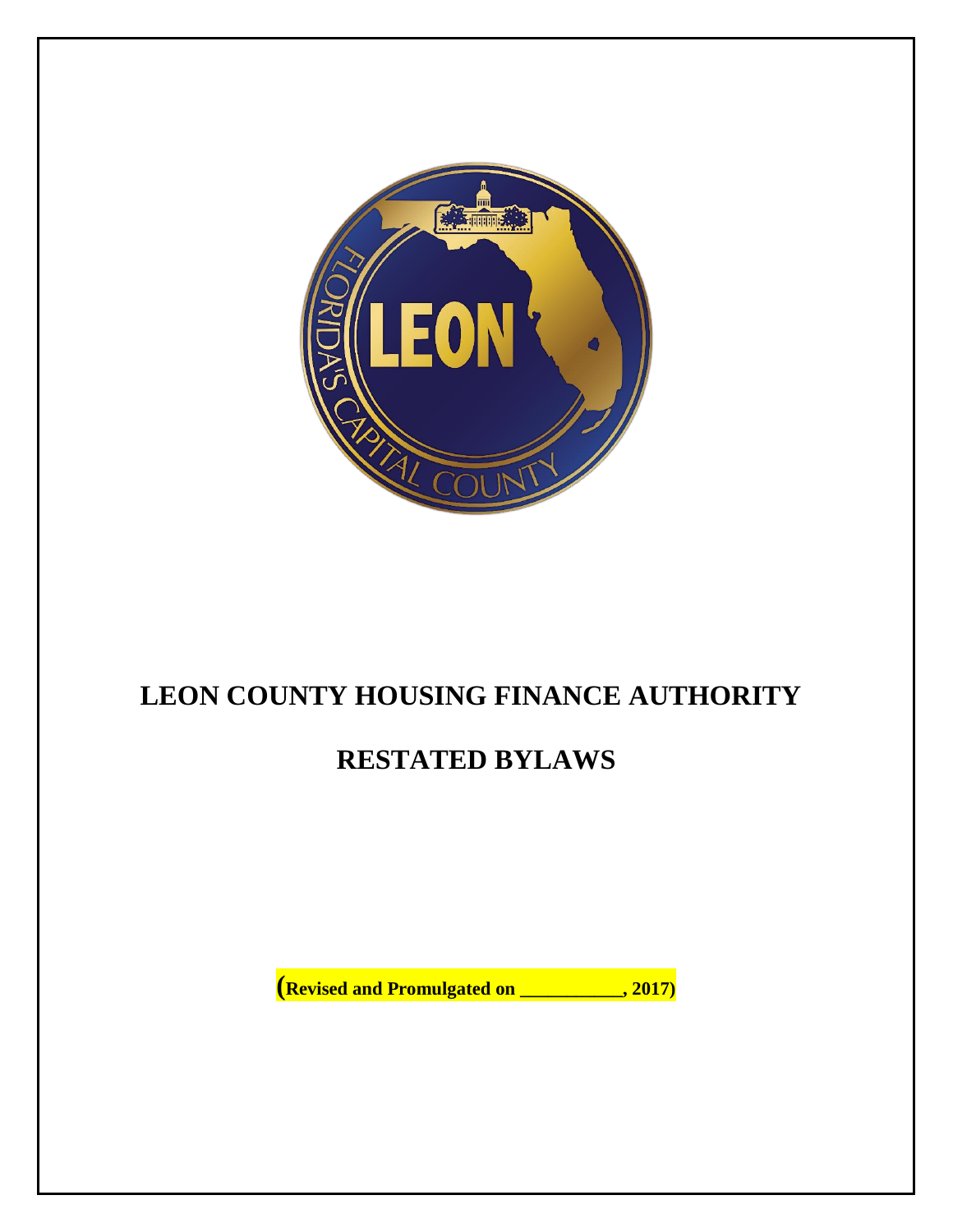# **Table of Contents**

| Section 3: Methods of Paying, Endorsing, and/or Authorizing13 |
|---------------------------------------------------------------|
|                                                               |
|                                                               |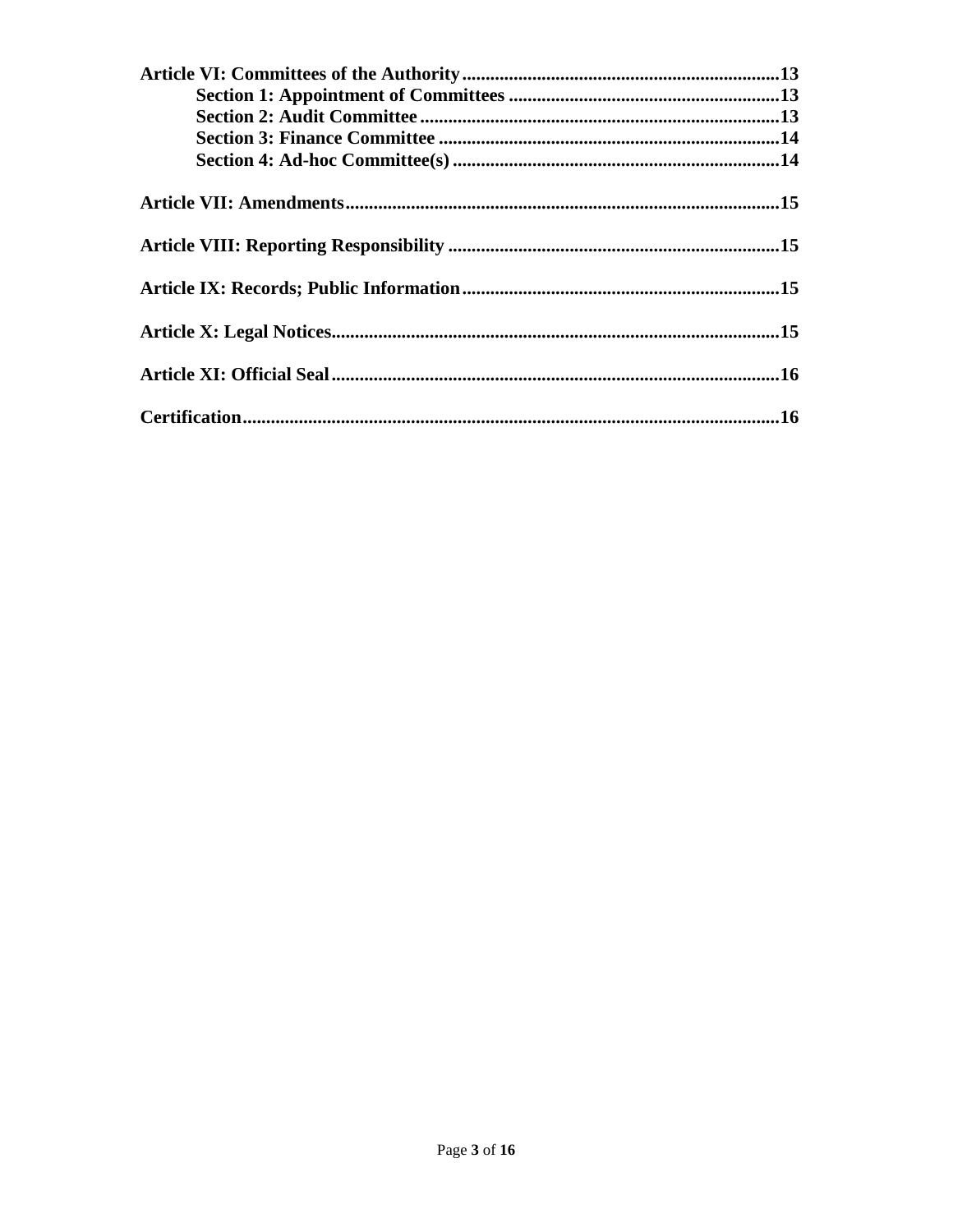# **Leon County Housing Finance Authority Restated Bylaws**

# **PREAMBLE**

**WHEREAS,** on June 10, 1980, the Board of County Commissioners for Leon County (the "Board") adopted Ordinance No. 80-39, creating the Housing Finance Authority pursuant to Chapter 159, Part IV, Florida Statutes (the Florida Housing Finance Authority Law); and

**WHEREAS,** the provisions pertaining to the Housing Finance Authority are codified at Chapter 2, Article III, Division 3 of the Code of Laws of Leon County, Florida; and

**WHEREAS,** the Board adopted on February 7, 2017, Ordinance 2017-02 amending Chapter 2, Article III, Division 3 of the Code of Laws of Leon County, regarding the Housing Finance Authority; and

**WHEREAS,** the ordinance amending Chapter 2, Article III, Division 3 of the Code of Laws of Leon County comports with the provisions set forth in the Florida Housing Finance Authority Law.

### **ARTICLE I: GENERAL PROVISIONS**

- Section 1. Authority: Leon County Housing Finance Authority was created by Ordinance Number 80-39 of the Board of County Commissioners of Leon County, Florida, pursuant to the Florida Housing Finance Authority Law (the "Act"), Chapter 159, Part IV, Florida Statutes. On February 7, 2017, the Board adopted and passed Ordinance Number 2017-02, amending Chapter 2, Article III, Division 3 of the Code of Laws of Leon County, Florida, regarding the Housing Finance Authority, and providing for severability, conflicts, and an effective date.
- Section 2. Purpose: Leon County Housing Finance Authority (the "Authority") was created for the purpose of providing financing for affordable housing or rental housing to persons and families of low, moderate, or middle income and capital investments in such housing. The Authority encourages private enterprise and investors to sponsor, build and rehabilitate residential housing for such persons and families. More specifically the Board of County Commissioners found and declared that:
	- a) Within this county there is a shortage of housing available at prices or rentals which many persons and families can afford and a shortage of capital for investment in such housing. This shortage of housing is a threat to the health, safety, morals and welfare of the residents of the county, deprives the county of an adequate tax base, and causes the county to take excessive expenditures for crime prevention and control,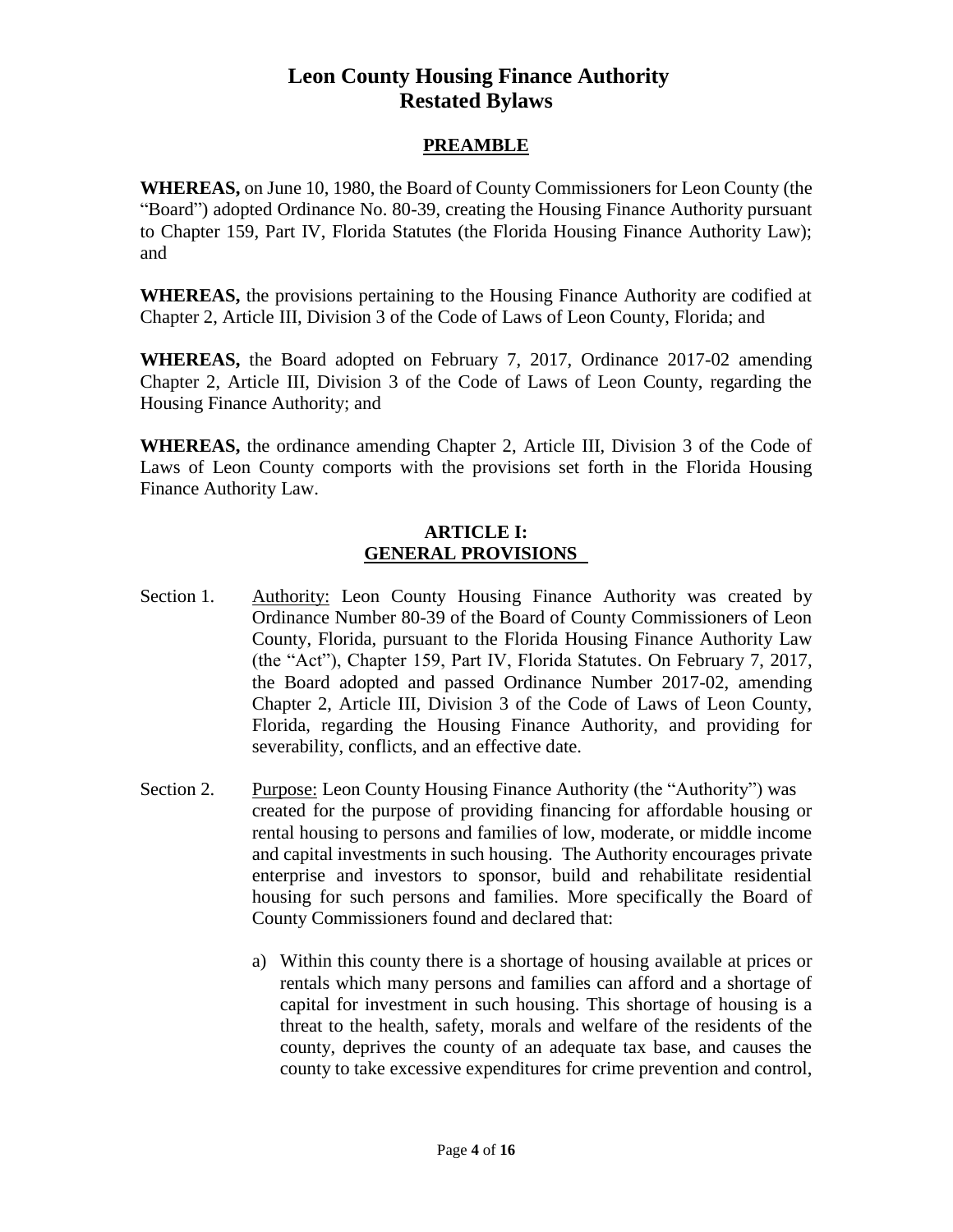public health, welfare, safety, fire and accident protection, and other public services and facilities.

- b) Such shortage cannot be relieved except through the encouragement of investment by private enterprise and the stimulation of construction and rehabilitation of housing through the use of public financing and the provision of low-cost loans to purchase affordable housing.
- c) The financing, acquisition, construction, reconstruction, and rehabilitation of housing and of real and personal property and other facilities necessary, incidental, and appurtenant thereto are exclusively public uses and purposes for which public money may be spent, advanced loaned or granted and are governmental functions of public concern.
- d) The Congress of the United States has, by the enactment of amendments to the Internal Revenue Code of 1954, found and determined that housing may be financed by means of obligations issued by any state or local governmental unit, the interest on which obligations is exempt from federal income taxation, and has thereby provided a method to aid state and local governmental units to provide assistance to meet the need for housing.
- e) There is a need for a housing finance authority to function in the county to alleviate the shortage of housing and capital investment in housing.
- f) The provisions of which are found and declared to be necessary and in the public interest as a matter of legislative determination.
- Section 3. Bylaws: These Bylaws apply to all actions and proceedings of the Leon County Housing Finance Authority and are intended to govern in all cases in which state statutes and Leon County Ordinances do not provide special exceptions and/or procedures. The definitions and other matters covered or provided for in this part shall be uniformly included in all rules that have been or may hereafter be adopted by the Authority as an integral part thereof, unless specific exception hereto is made therein. All rules adopted by the Leon County Housing Finance Authority, regardless of the authority under which they are adopted, shall be known and cited as the Bylaws of the Leon County Housing Finance Authority. (Article, Section). These Bylaws may be amended or repealed at a regular or special meeting of the Board by a two-thirds (2/3) vote of members present, provided written notice of the proposed amendment has been given to the members at least seven (7) days prior to the meeting.
- Section 4. Mailing address: The mailing address of the Authority is 918 Railroad Avenue, Tallahassee, Florida, 32310.
- Section 5. Area of Operation: The Authority shall function and operate in the territorial boundaries of the county including both the incorporated and unincorporated areas, and any area outside the territorial boundaries of the county if the governing body of the county within which such outside area is located approves.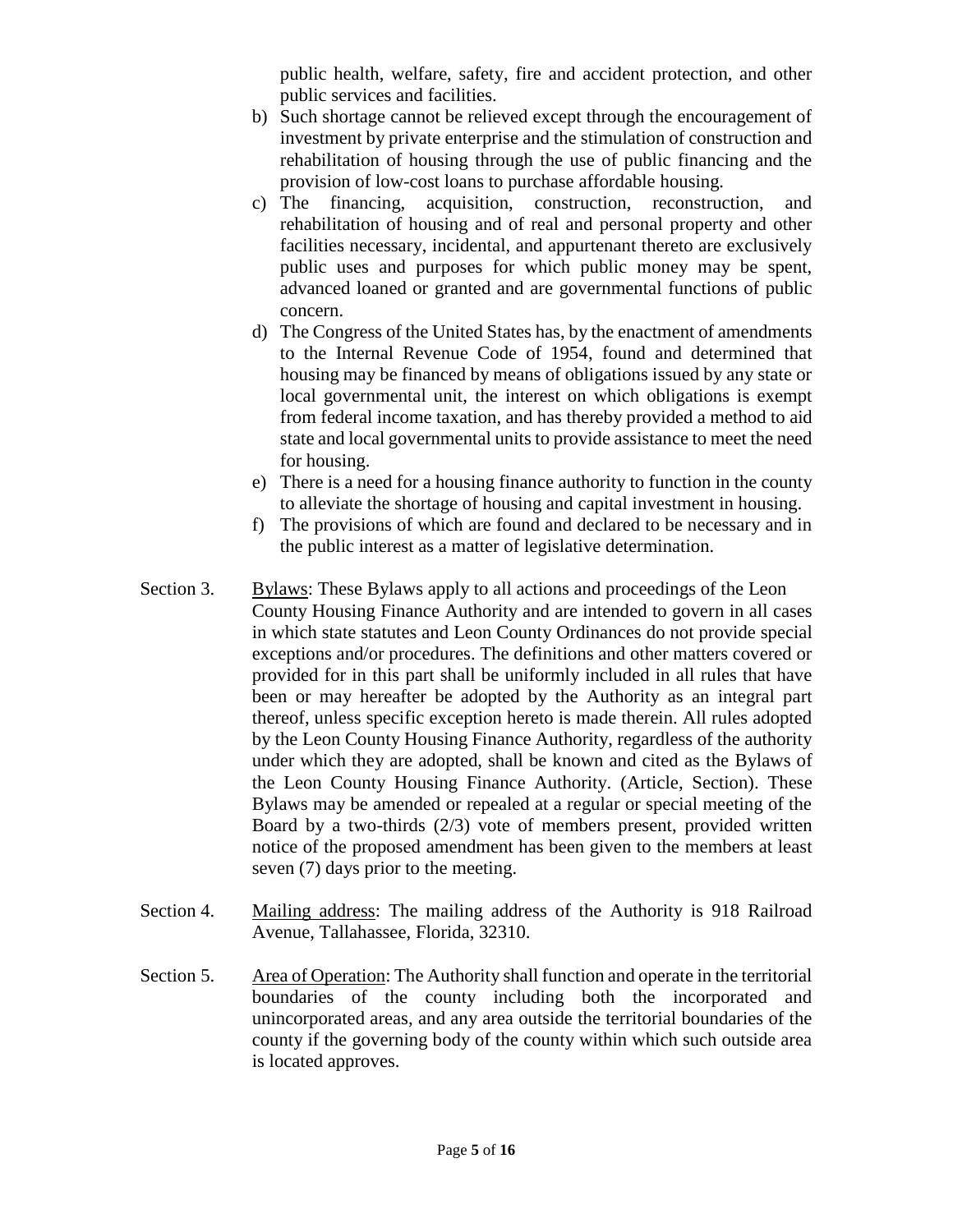### **ARTICLE II: MEMBERS OF THE AUTHORITY**

- Section 1. Membership: As provided in the Act, the Authority shall consist of no less than five (5) members appointed by the Board of County Commissioners. One member shall be designated Chair. Not less than three (3) of the members shall be knowledgeable in one of the following fields: labor, finance, or commerce.
- Section 2. Term: A member shall hold office for a term of four (4) years with terms expiring on September 30 of the appropriate year. A member of the Authority shall hold office until his/her successor has been approved by the Board of County Commissioners, and has qualified. Each vacancy shall be filled for the remainder of the unexpired term. A certificate of the appointment or reappointment of any member of the Authority shall be filed with the clerk of the circuit court of the county, and the certificate shall be conclusive evidence of the due and proper appointment of the member.
- Section 3. Compensation: As provided in the Act, no member shall receive any compensation for serving, but may be reimbursed for expenses incurred in conduct of the business of the Authority.
- Section 4. Powers: The powers of the Authority granted by the Act shall be vested in the members of the housing finance authority in office from time to time. All delegations of authority are contained in these Bylaws, unless otherwise provided by law. Chapter 159, Part IV, Florida Statutes, and Ordinances No. 80-39 and 2017-02 of Leon County are incorporated by reference herein, and more fully state the powers and duties of the Authority.
- Section 5. Conflict of Interest Policy: No member or employee of the Authority shall acquire any interest, direct or indirect, in any qualifying housing development or in any property included or planned to be included in such a development, nor shall a member or employee have any interest, direct or indirect, in any contract or proposed contract for materials or services to be furnished or used in connection with any qualifying housing development. If any member or employee of the Authority owns or controls an interest, direct or indirect, in any property included or planned to be included in any qualifying housing project, the member or employee shall immediately disclose the same in writing to the Authority. Such disclosure shall be entered upon the minutes of the Authority. Failure so to disclose such interest shall constitute misconduct in office.

The purpose of the conflict of interest policy is to protect the Authority's interests when it is contemplating entering into a transaction or arrangement that might benefit the private interest of one of its officers or members or might result in a possible excess benefit transaction. This policy is intended to supplement but not replace any applicable state and federal laws governing conflicts of interest applicable to housing authorities generally.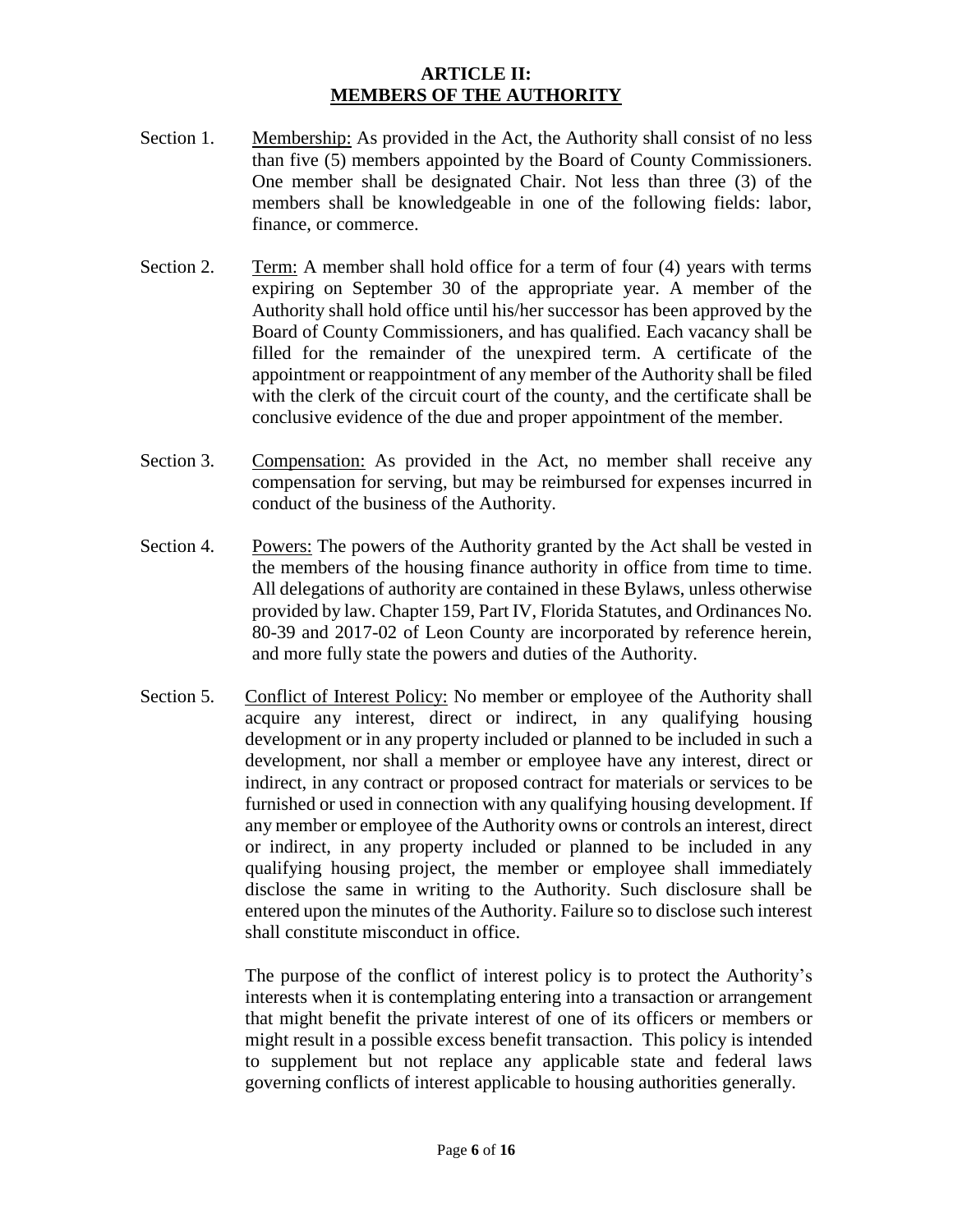### **Definitions**

**A.** An "interested person" is defined as any director, principal officer, or member of the Authority, who has a direct or indirect financial interest, as defined below. If a person is an interested person with respect to any entity of which the Authority is a part, he or she is an interested person with respect to all entities in the which the Authority is a part.

**B.** A person has a "financial interest" if the person has, directly or indirectly, through business, investment, or family:

**1)** An ownership or investment interest in any entity with which the Authority has a transaction or arrangement.

**2)** A compensation arrangement with the Authority or with any entity or individual with which the Authority has a transaction or arrangement, or

**3)** A potential ownership or investment interest in, or compensation arrangement with, any entity or individual with which the Authority is negotiating a transaction or arrangement.

**C.** "Compensation" includes direct and indirect remuneration as well as gifts or favors that are not insubstantial.

**D.** A "financial interest" is not necessarily a "conflict or interest". A person who has a financial interest may have a conflict or interest only if the Authority or committee of the Authority decides that a conflict of interest exists.

## **Procedures**

Duty to Disclose: In connection with any actual or possible conflict of interest, an interested person must disclose the existence of the financial interest and be given the opportunity to disclose all material facts to the entities within the Authority's delegated powers considering the proposed transaction or arrangement.

Determining Whether a Conflict of Interest Exists: After disclosure of the financial interest and all material facts, and after any discussion with the interested person, he/she shall leave the meeting while the determination of a conflict of interest is discussed and voted upon. The remaining members shall decide if a conflict of interest exists.

Procedures for Addressing the Conflict of Interest: An interested person may make a presentation at any regular or special meeting, but after the presentation, he/she shall leave the meeting during the discussion of, and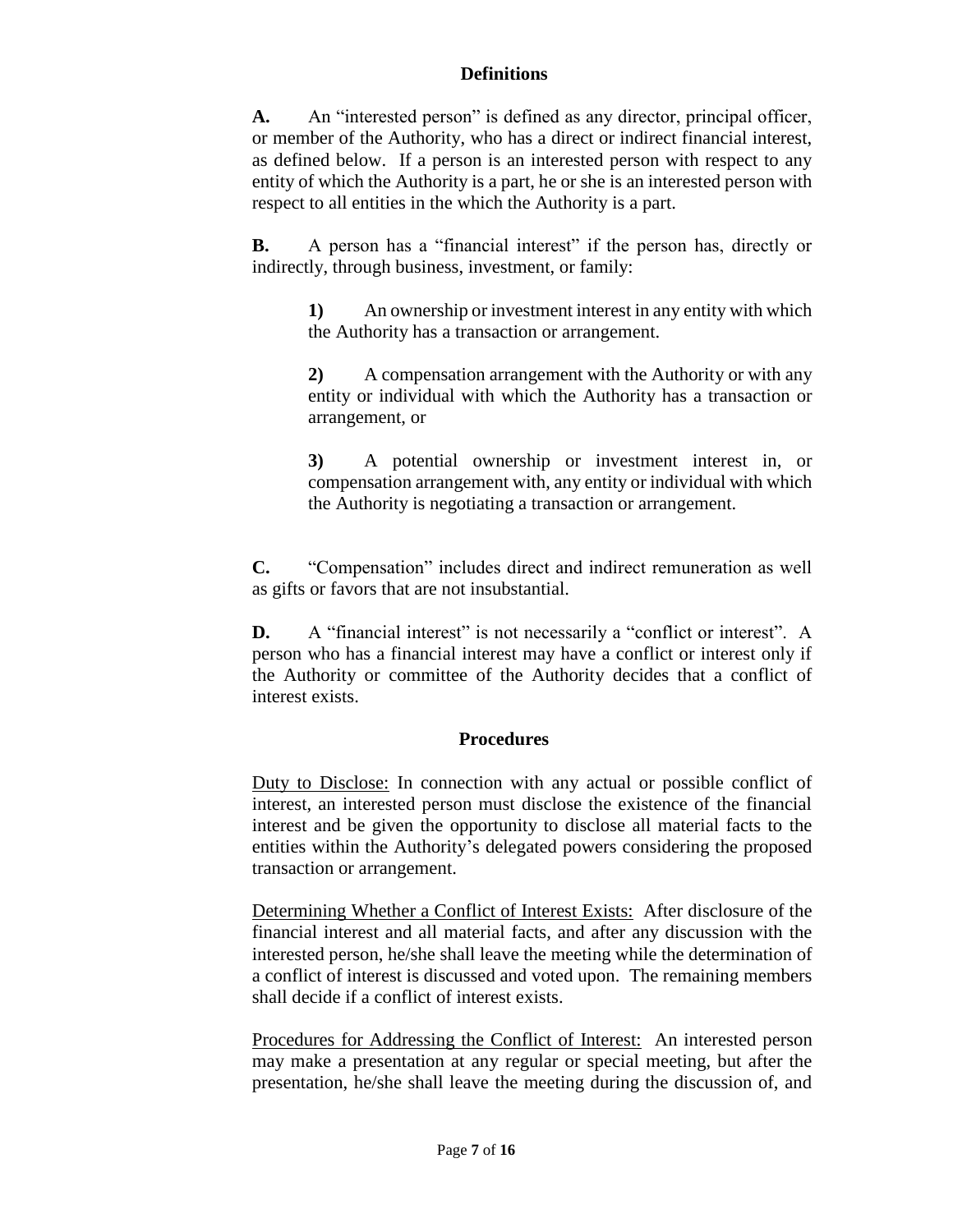the vote on, the transaction or arrangement involving the possible conflict of interest.

> **1)** The chair of the Authority shall, if appropriate, appoint a disinterested person or committee to investigate alternatives to the proposed transaction or arrangement.

> **2)** After exercising due diligence, the Authority shall determine whether the Authority can obtain with reasonable efforts a more advantageous transaction or arrangement from a person or entity that would not give rise to a conflict of interest.

> **3)** If a more advantageous transaction or arrangement is not reasonably possible under circumstances not producing a conflict of interest, the Authority shall determine by a majority vote of the disinterested members whether the transaction or arrangement is in the Authority's best interests, for its own benefit, and whether it is fair and reasonable. In conformity with the above determination it shall make its decision as to whether to enter into the transaction or arrangement.

Violations of the Conflicts of Interest Policy: If the Authority has reasonable cause to believe a member has failed to disclose actual or possible conflicts of interest, it shall inform the member of the basis for such belief and afford the member an opportunity to explain the alleged failure to disclose.

If, after hearing the member's response and after making further investigation as warranted by the circumstances, the Authority determines the member has failed to disclose an actual or possible conflict of interest, it shall take appropriate disciplinary and corrective action.

## **Records of Proceedings**

An independent finding of the Authority, in relation to conflicts of interest, shall contain:

**1)** The names of the persons who disclosed or otherwise were found to have a financial interest in connection with an actual or possible conflict of interest was present, and the Authority's decision as to whether a conflict of interest in fact existed; and,

**2)** The names of the persons who were present for discussions and voters relating to the transaction or arrangement, the content of the discussion, including any alternatives to the proposed transaction or arrangement, and a record of any votes taken in connection with the proceedings.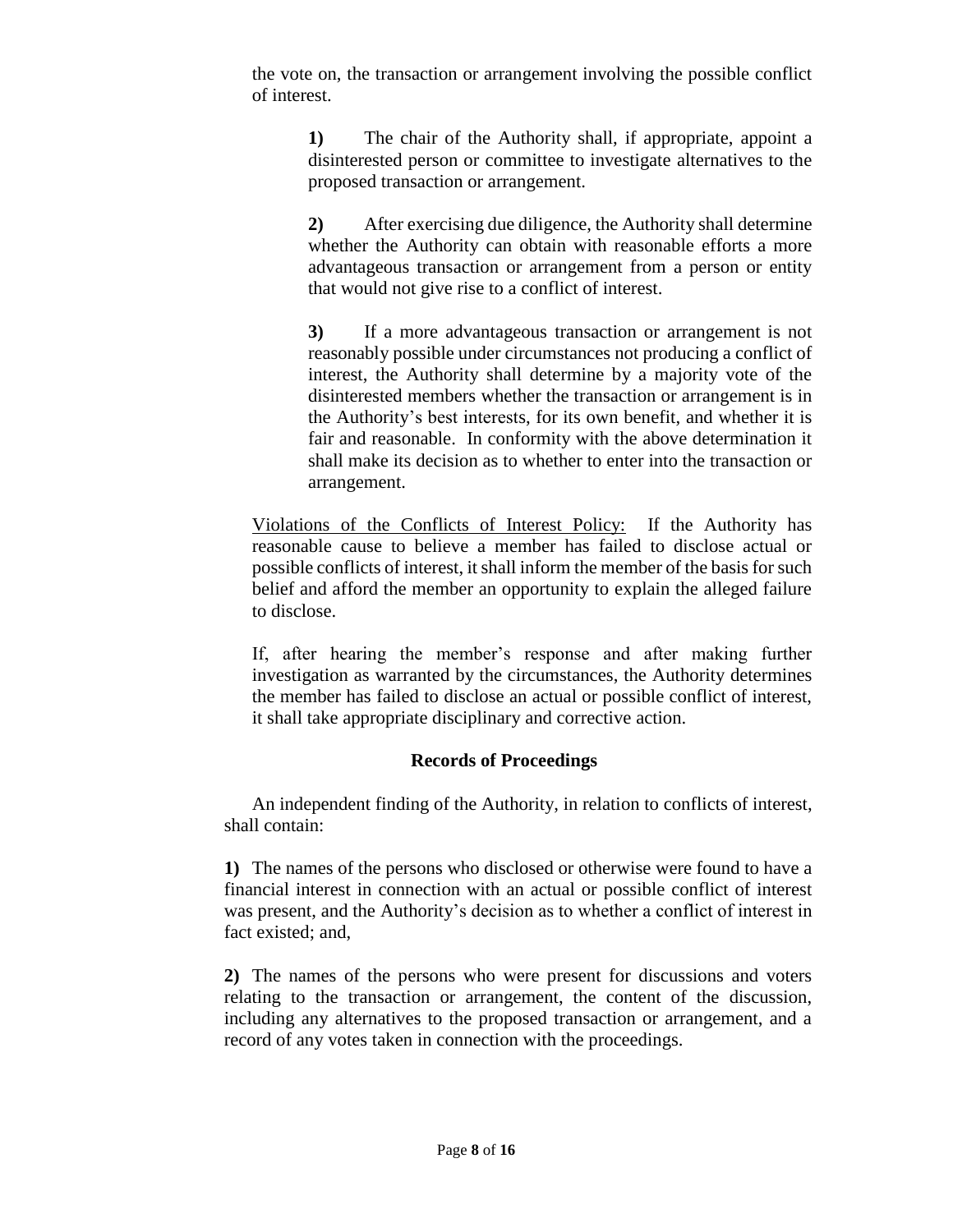### **ARTICLE III: MEETINGS OF THE AUTHORITY**

- Section 1. Regular Meetings: Regular Meetings of the Authority shall be held on the second Thursday of each month commencing at a time to be designated by the Authority; provided that when a regular meeting day falls on a legal holiday, the regular meeting shall be held on the next business day at the same time and place, unless otherwise directed by the Chair.
- Section 2. Special Meetings: Special meetings may be called by the Chair or by majority of the Authority by giving two days written notice of the time of the meeting to all members of the Authority. The notice shall state the business to be transacted at such meeting, and no other business than that so specified shall be considered.
- Section 3. Notice: All meeting notices shall be provided in accordance with the Sunshine Law and shall set forth the time, date and place of any meeting. The notice, if mailed, shall be deemed to have been delivered when deposited in the United States mail, postage prepaid, addressed to the member as his/her address appears in the records of the Authority. A notice may also be delivered in person, facsimile, electronic mail, or posted on the Authority webpage.
- Section 4. Quorum and Voting: Each member shall have one (1) vote which may only be exercised by that member. A majority of the Authority members constitutes a quorum for the transaction of the business of the Authority. A quorum must be determined by the Authority members who are physically present at the meeting. Authority members who are not physically present at the meeting can participate in the meeting by telephone conference or other interactive electronic technology, if such member's absence is due to extraordinary circumstances. Whether the absence of an Authority member is due to extraordinary circumstances is a determination that must be made in the good judgment of the Authority. A majority vote of the Authority members present is necessary to the determination of any question. Disqualification of any member from participation in any particular matter before the Authority does not reduce the quorum requirement, and the disqualified member, if present, is counted in determining the presence of a quorum.
- Section 5. Disqualification: A member may be disqualified from participation in any particular matter before the Authority as provided in Chapter 112, Florida Statutes. Inasmuch as disqualification must be affirmatively stated; it will not be presumed by the Authority or by any person appearing before the Authority, nor entered in the minutes unless declared by the member so declaring.
- Section 6. Minutes: The minutes of each meeting of the Authority shall be under the care, custody and control of the Secretary and shall include a record of all actions taken and all resolutions adopted by the Authority. Minutes shall be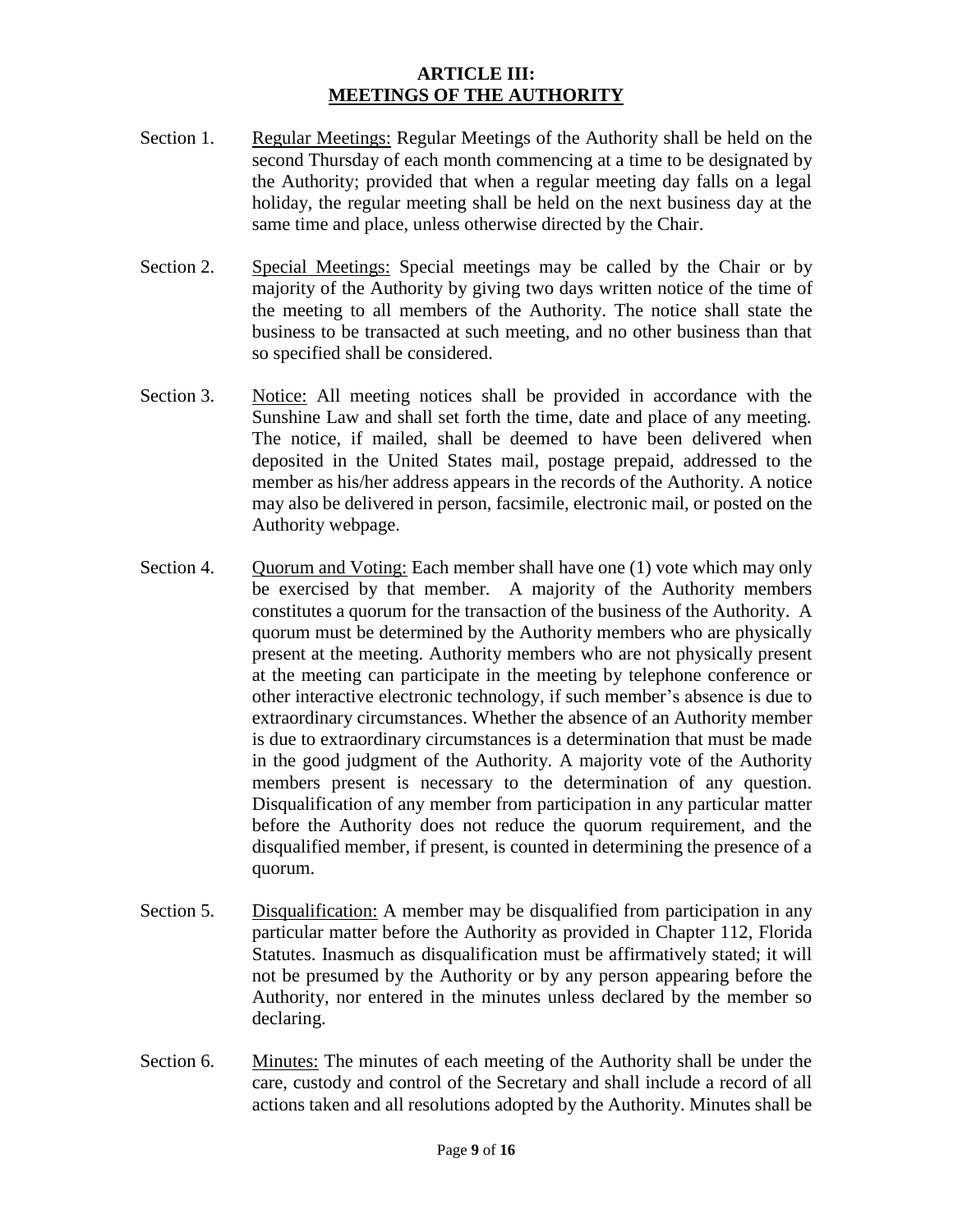recorded and reduced to writing for each meeting. The minutes of each meeting of the Authority shall be read at the following meeting and presented for approval by the Secretary and shall be open to public inspection. The minutes are not required to be a verbatim transcription, with the exception that all motions shall be a verbatim transcription.

### Section 7. Order of Business:

The order of business of any regular meeting of the Authority may be as follows:

- 1. Call to Order/Roll Call
- 2. Approval of the Agenda
- 3. Approval of Minutes of previous meeting(s)
- 4. Public Comment
- 5. Committee Reports
- 6. Report of Financial Advisor/Administrator
- 7. General Counsel Report
- 8. New Business
- 9. Election of Officers (if necessary)
- 10. Adjournment

The order of business of any special meeting of the Authority may be as follows:

- 1. Call to Order/Roll Call
- 2. Public Comment
- 3. Approval of minutes of previous meeting (if necessary)
- 4. Consideration of specified business which special meeting was called
- 5. Adjournment
- Section 8. Adjournment: A majority of the members present, whether or not a quorum exists, may adjourn any meeting of the Authority to another time and place. Notice of any adjourned meeting shall be given to the members who were not present at the time of adjournment and, unless the time and place of the adjourned meeting is announced at the adjournment, to the other members
- Section 9. Absences: If a member who is absent from two successive meetings without cause or without prior approval from the Chair of the Authority, the appointing commissioner shall be notified that said member resigned. The commissioner shall then either reappoint the individual or appoint a new member. Members must provide notification that they will be absent at least twenty-four (24) hours before a meeting. Rules on attendance or absence shall not apply to special meetings. (Leon County Board of County Commissioners Policy No. 00-5, Section II.G.)
- Section 10. Parliamentary Rules: Robert's rules of Order (the most current edition) shall govern the conduct of the Authority's meetings to the extent not in conflict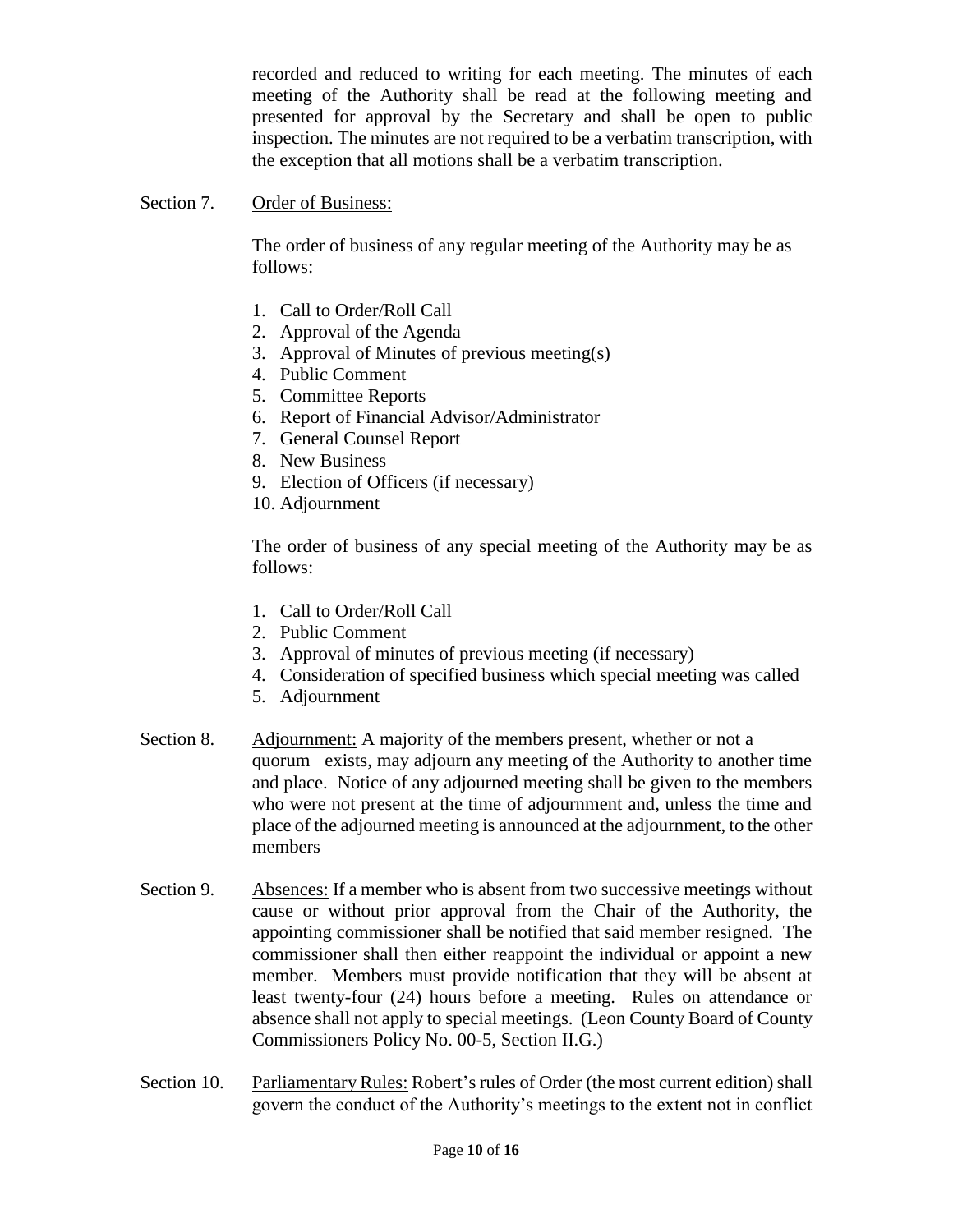with applicable law or these Bylaws. Where Robert's Rules of Order requires a two-thirds vote, a majority vote of the Authority shall be sufficient.

Section 11. Agenda: The Secretary or his/her agent shall prepare the agenda for each Authority meeting, listing the order of business and each item of business to be discussed. The agenda for a regular meeting shall be delivered to each Authority member in advance of the meeting; the agenda for a special meeting shall be delivered to each member as soon as it is prepared. Copies of all agendas shall be made available to the public.

#### **ARTICLE IV: OFFICERS**

Section 1. Officers: The Officers of the Authority are the Chair, Vice Chair, Secretary, and Treasurer. All officers shall be elected on an annual basis by the members of the Authority at any regular or special meeting of the Authority. Each officer shall hold office until his/her successor shall have been elected.

#### Section 2. Duties

- (a) Chair: The Authority shall annually elect from among its members a Chair. The Chair shall: preside at all meetings of the Authority; sign all contracts, drafts, documents, and other papers required by these Bylaws to be signed by him; and, shall perform all other duties required of him by these Bylaws. In the absence of the Chair, the Vice-Chair, elected by the members of the Authority, shall preside.
- (b) Vice-Chair: The Authority shall annually elect from among its members a Vice-Chair to one tis members, annually. The Vice-Chair shall preside at meetings in the absence of the Chair. In case of death, resignation, or removal of the Chair, the Vice-Chair shall become Acting-Chair, with all the powers and of the Chair, until the Authority designates and installs a new Chair.
- (c) Secretary: The Authority shall designate one its members, annually, to perform the duties of Secretary. The Secretary or his or her designee shall take and keep accurate minutes of the meetings of the Authority; shall sign the minutes of meetings; shall keep the seal of the Authority and affix it to such documents and papers as require it; shall have custody of the books, files, records and accounts of the Authority and shall carefully and accurately maintain them; shall conduct the official correspondence of the Authority; shall attest the signature of the Chair (or, when appropriate; the Vice Chair or acting Chair) and certify copies of documents and other papers in his/her custody when necessary; shall see that all notices are duly provided in accordance with the provisions of these Bylaws and as required by law; shall keep a register of the post office box address for each member of the Authority; and, shall perform all other duties required of him/her by these Bylaws.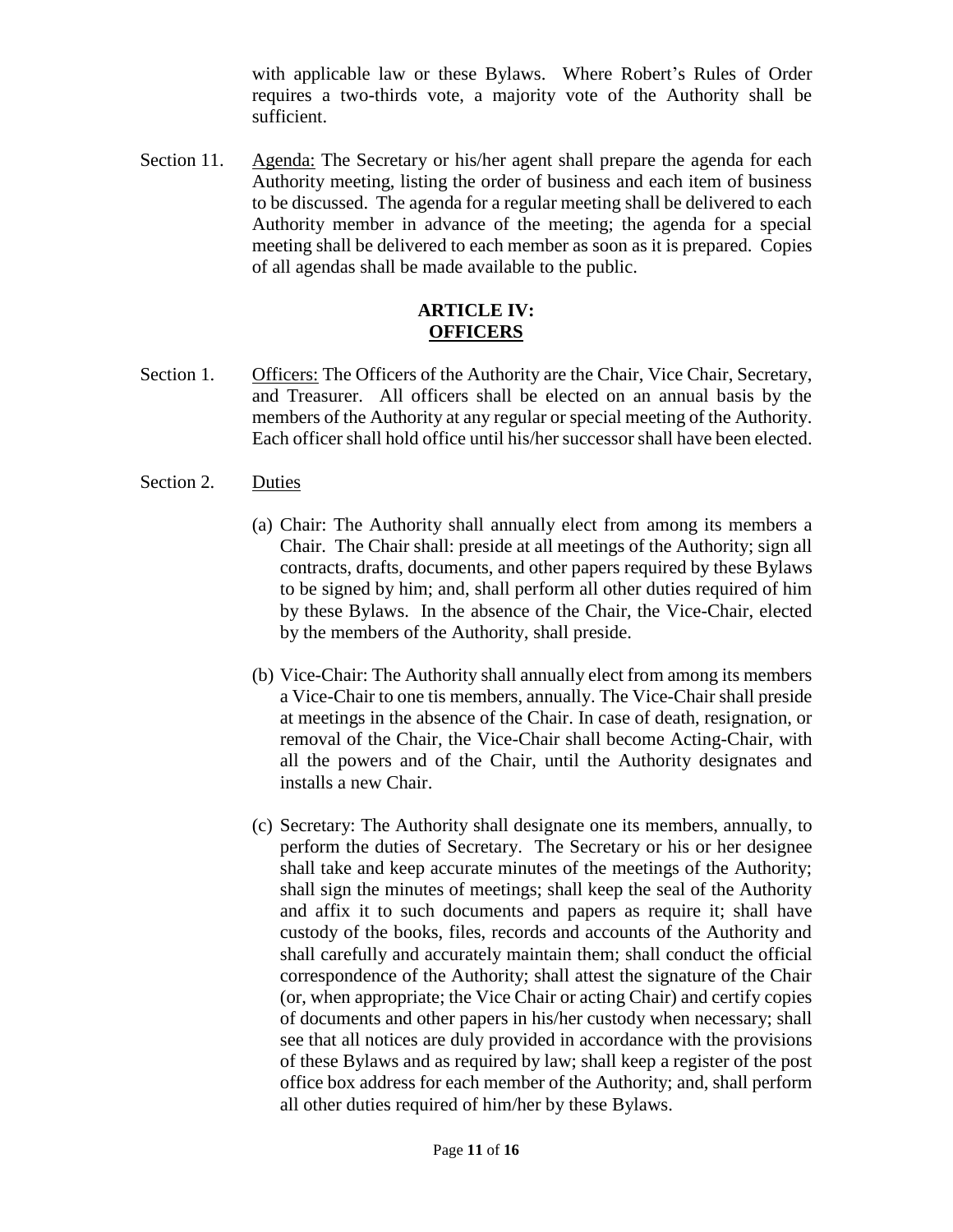- (d) Treasurer: The Authority shall designate one its members, annually, to perform the duties of Treasurer. The Treasurer shall countersign drafts, checks and other negotiable instruments (including Bonds) issued by the Authority; shall receive and pay over to the person designated by the Authority all monies due to the Authority; shall examine the expenditures of the Authority and approve proper expenditures for payment; shall present a report of the financial condition of the Authority at each regular meeting of the Authority
- Section 3. Removal of Officers: The Board of County Commissioners may remove an officer elected or appointed by the Authority, without cause, by a majority vote of the Board, or for a neglect of duty or misconduct in office by majority of the Board vote.
- Section 4. Appointment of Agents: The Authority may appoint and in its discretion remove or retain such officers, agents or servants not otherwise elected or appointed, permanently or temporarily, as it shall deem fit and proper, and to prescribe his/her duties and determine his/her compensation, and to require security in such instances and in such amounts as it shall deem fit, and to confer, by resolution, upon any appointed officer of the Authority the power to choose, remove or suspend any officers, agents or servants so appointed who may be under such officer's supervision.
- Section 5. Delegation of Powers: The Authority may delegate any of the powers of the Authority in the current business of the Authority to any officer or agent, or to appoint any person or persons to be the agent or agents of the Authority, with such powers (including the power to sub-delegate) and upon such terms as the Authority shall see fit.
- Section 6: Contracts: Upon prior approval of the Authority, it may in its sole discretion authorize the Chair to enter into any contract or execute any instrument in the name of and on behalf of the Authority, under its seal, and such authority may be general or confined to specific instances; and unless so authorized by the Authority, no other officer, agent or employee shall have any power to bind the organization in any contractual or financial manner, for any purpose or to any amount.

#### **ARTICLE V: FISCAL MANAGEMENT**

- Section 1. Fiscal Year: The Fiscal year of the Authority shall begin on the  $1<sup>st</sup>$  day of October of each year. The Fiscal year shall end on September  $30<sup>th</sup>$  of the following year.
- Section 2. Deposits and Withdrawals: The funds of the Authority shall be deposited in such banks or depositories having his/her accounts insured by an instrumentality of the Federal Government as may be determined by the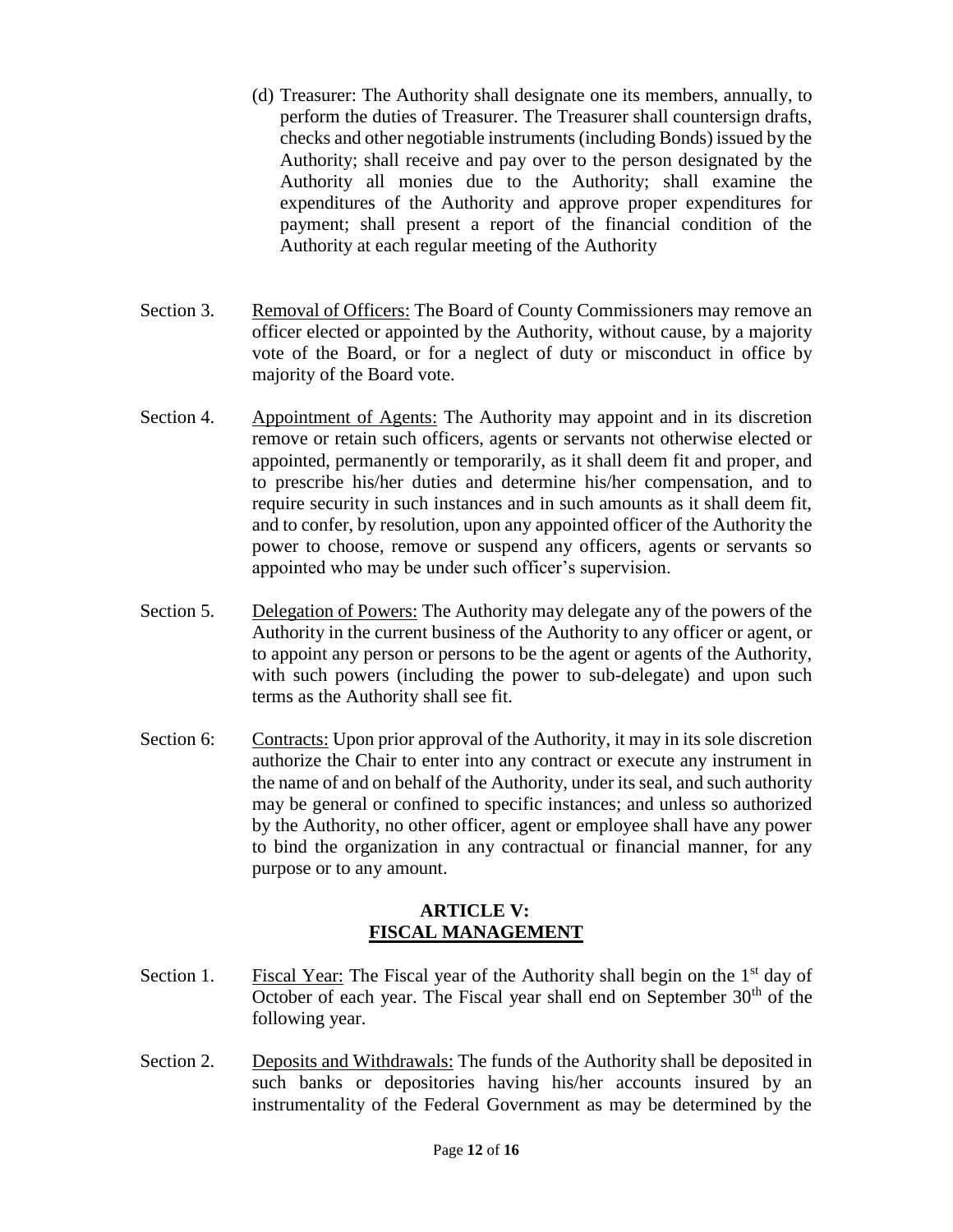Members from time to time, upon resolutions approved by the Members, and shall be withdrawn only upon checks and demands for monies signed by such officer, officers, or agent of the Authority as may be designated by the Members.

- Section 3. Methods of Paying, Endorsing, and/or Authorizing: Payments shall be made by drafts, checks or other orders, all of which shall be signed by two of the following officers of the Authority: the Chair, Vice Chair, Secretary, Treasurer, and/or authorized agent. Bills receivable, drafts and other evidences of indebtedness to the Authority shall be endorsed for the purpose of discount or collection by such officer or agent of the Authority as the Authority shall from time to time designate. No bonds, bills or notes shall be executed by or on behalf of the Authority unless the Authority shall authorize the same.
- Section 4. Audit: An Audit of the financial accounts and funds of the Authority shall be made annually in accordance with law. Records and information shall be considered public records pursuant to applicable Florida Statutes.
- Section 5. Budget: The Members shall adopt a budget on or before October 1 of any year of the following fiscal year which shall contain estimates of the cost of operating the Authority, in the event the Authority anticipates incurring any obligations not funded as direct expenses of specific bond issues.

## **ARTICLE VI: COMMITTEES OF THE AUTHORITY**

- Section 1. Appointment of Committees: The members of all the committees shall be appointed by the Chair of the Authority. The Chair of the Authority shall also appoint one member of each committee to serve as its Chair and one member of each committee to serve as its Vice-Chair. The Chair of the Authority shall also have the power to appoint members to such additional standing or special committees as the Board may need from time to time.
- Section 2. Audit Committee:
	- a) The Audit Committee shall receive and analyze financial reports to ensure that the information contained in such reports accurately describes the financial condition of the Authority.
	- b) It must attest that internal controls are in place to provide the necessary level of confidence, and that there are no material weaknesses in financial controls, and/or set timelines for improvements where deficiencies are identified. The Audit Committee must ensure in accordance with the mandate of the Authority that the audit company and/or visiting audit team is changed every two to five years to ensure an unbiased creditable audit of the Authority records is accomplished.
	- c) The Audit Committee shall be responsible for recommending the appointment of the independent public accountants, as well as review the cost and scope of any audit provided by such accountants or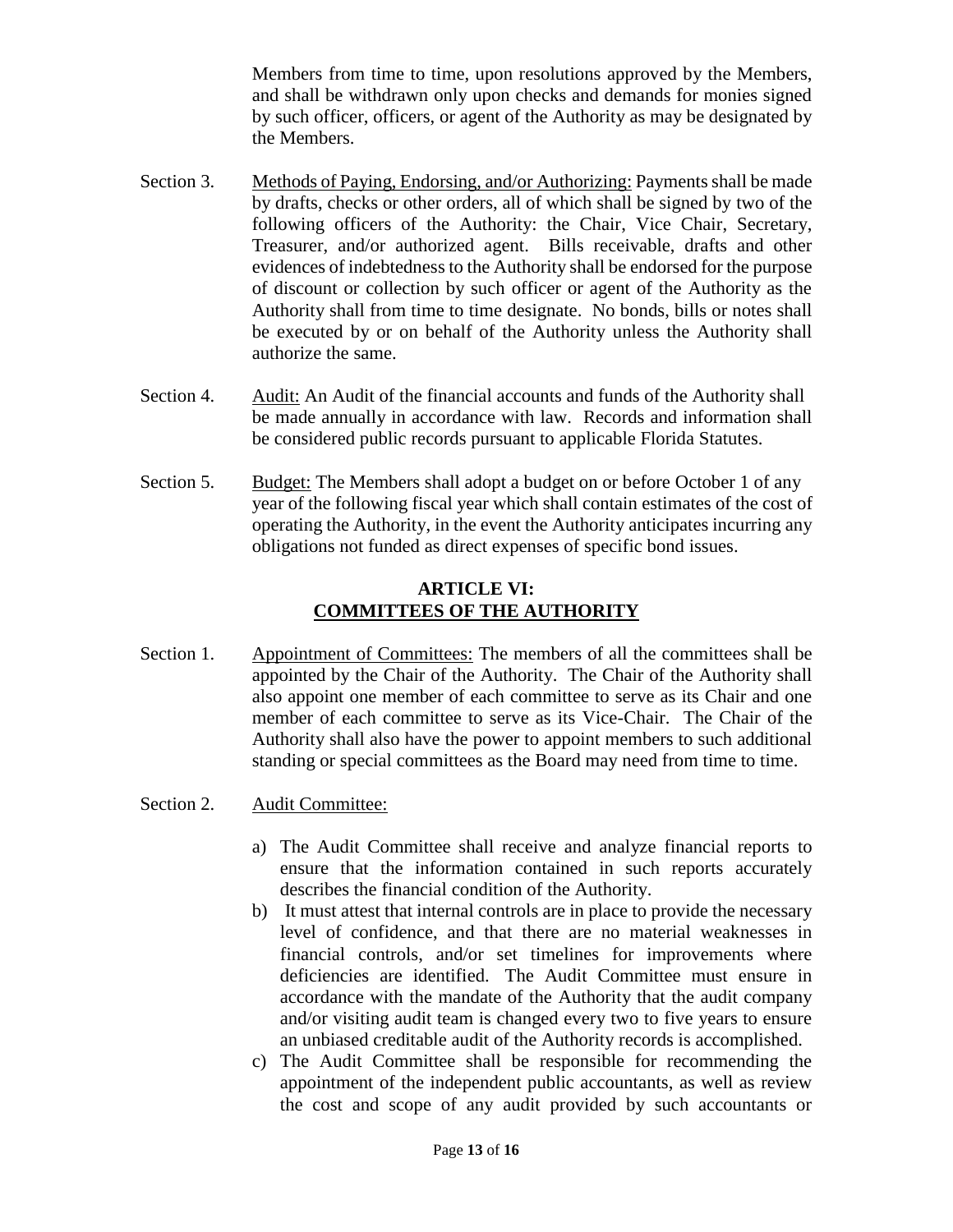auditors. Any independent public accountants or auditors recommended by the Audit Committee to the Authority shall be selected and approved in accordance with such policies or regulations governing the selection and retention of auditors as adopted by the Board of County Commissioners of Leon County.

- d) The Committee shall be responsible for the review and evaluation of the reports prepared by the independent accountants that describe any weakness in the organization's internal accounting and management controls, and that contain recommendations for improvements in such controls. The Committee shall determine if management has taken appropriate action on such recommendations.
- e) It shall also have responsibility to review the annual financial statements with the independent accountants and review new or proposed accounting standards which affect the banking, investment and fundraising industries, and his/her impact on the Authority.
- f) The Audit Committee shall meet bi-annually prior to the Authority meeting or as necessary to address audit issues.

#### Section 3. Finance Committee:

- a) The Finance Committee shall establish and be responsible for the fiscal policy, including budget and spending. It shall review the annual budget and periodically ensure that the budget and current funds of the Authority are administered in accordance with the policies of the Authority.
- b) The Finance Committee shall develop and review overhead charges, capital equipment purchasing and operation, and other policies. The Finance Committee is required to make detailed reports to the Authority.
- c) The Finance Committee shall receive and consider the Authority's budget for each fiscal year as presented by the Financial Administrator. It shall then present the budget with appropriate recommendations to the Authority at the last regular meeting prior to the beginning of the next fiscal year. Subsequent amendments or revisions shall be considered by the Committee and submitted with any recommendations to the Authority.
- d) The Treasurer shall keep minutes of the actions of the Finance Committee.
- Section 4. Ad-hoc Committee(s): Ad-hoc committees may be formed by majority vote of the Authority at any regular or special meeting, to serve any purpose as determined necessary by the Authority. Members of the Authority will be asked by the Chair to serve (as needed) as Committee Chair for any of the Ad-hoc Committees that are formed. The Ad-hoc committee will meet as needed for whatever duration required.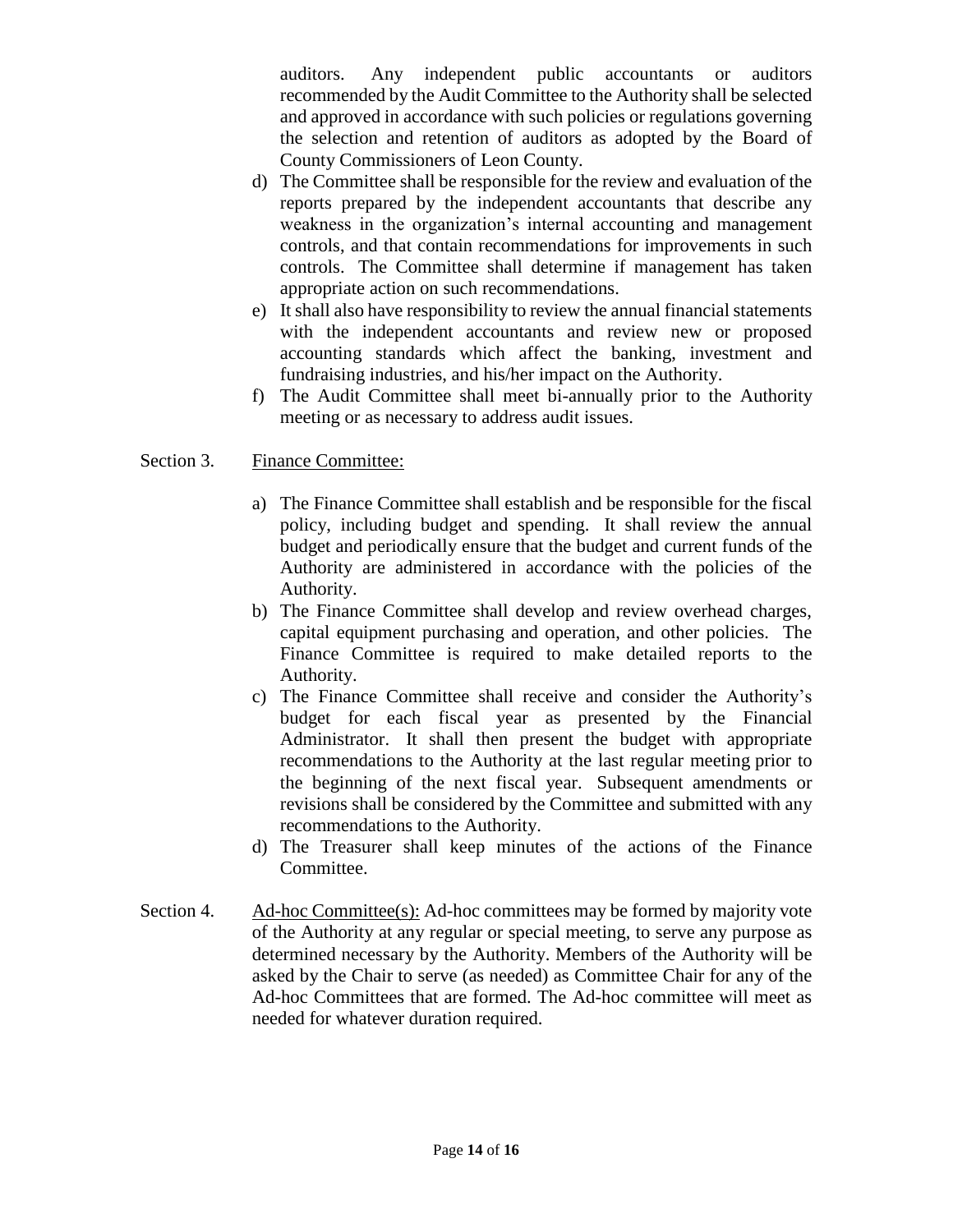#### **ARTICLE VII: AMENDMENTS**

The Bylaws of the Authority may be altered or amended at any meeting or special meeting of the Authority by resolution approved by a majority of the members of the Authority. Written notice of any proposed amendment of the Bylaws must be mailed, emailed, and/or faxed to each member of the Authority prior to any meeting at which the proposed amendment is to be considered

#### **ARTICLE VIII: REPORTING RESPONSIBILITY**

The Authority shall be answerable and responsible to the Leon County Board of County Commissioners, as provided in Florida Statutes, Section 159.604(3).

#### **ARTICLE IX: RECORDS; PUBLIC INFORMATION**

All meetings of the Authority, whether regular or special, shall be public meetings (section 286.011. Florida Statutes) and all records of the Authority shall be public records (Chapter 119, Florida Statutes). The records of the Authority are generally available during regular office hours for inspection and examination by the general public, as provided in Chapter 119, Florida Statutes. The Secretary or his/her agent is the custodian of the Authority's records and is authorized to make rules for the reasonable times when and reasonable conditions under which the records may be inspected and examined, which rules shall be posted in a conspicuous place in the Authority office. Members of the general public shall not be prohibited from copying any portion of a public record that is open to public inspection at the request of any member of the general public without discrimination. The Secretary shall establish a schedule of copying charges which shall not be greater than cost, and the Authority office shall upon payment of such costs furnish copies of public records that are open to the public inspection at the request of any member of the general public without discrimination.

#### **ARTICLE X: LEGAL NOTICES**

The Secretary or his/her agent shall publish official advertisements and notices only when required by these Bylaws of the Authority or when specifically ordered by the Authority. Official advertisements and notices shall be published for the prescribed period of time in a newspaper which meets the requirements of Sections 50.011 and 50.031, Florida Statutes, for publication of legal and official advertisements. Unless otherwise prescribed by the appropriate Bylaw or directed by the Authority, an official advertisement or notice shall be published once daily. Proof of publication shall be obtained by the Secretary or his/her agent as provided by Section 50.041, Florida Statutes, and the Authority shall pay the Statutory charges for publication and proof of publication. The original proof of publication shall be filed in the Authority file.